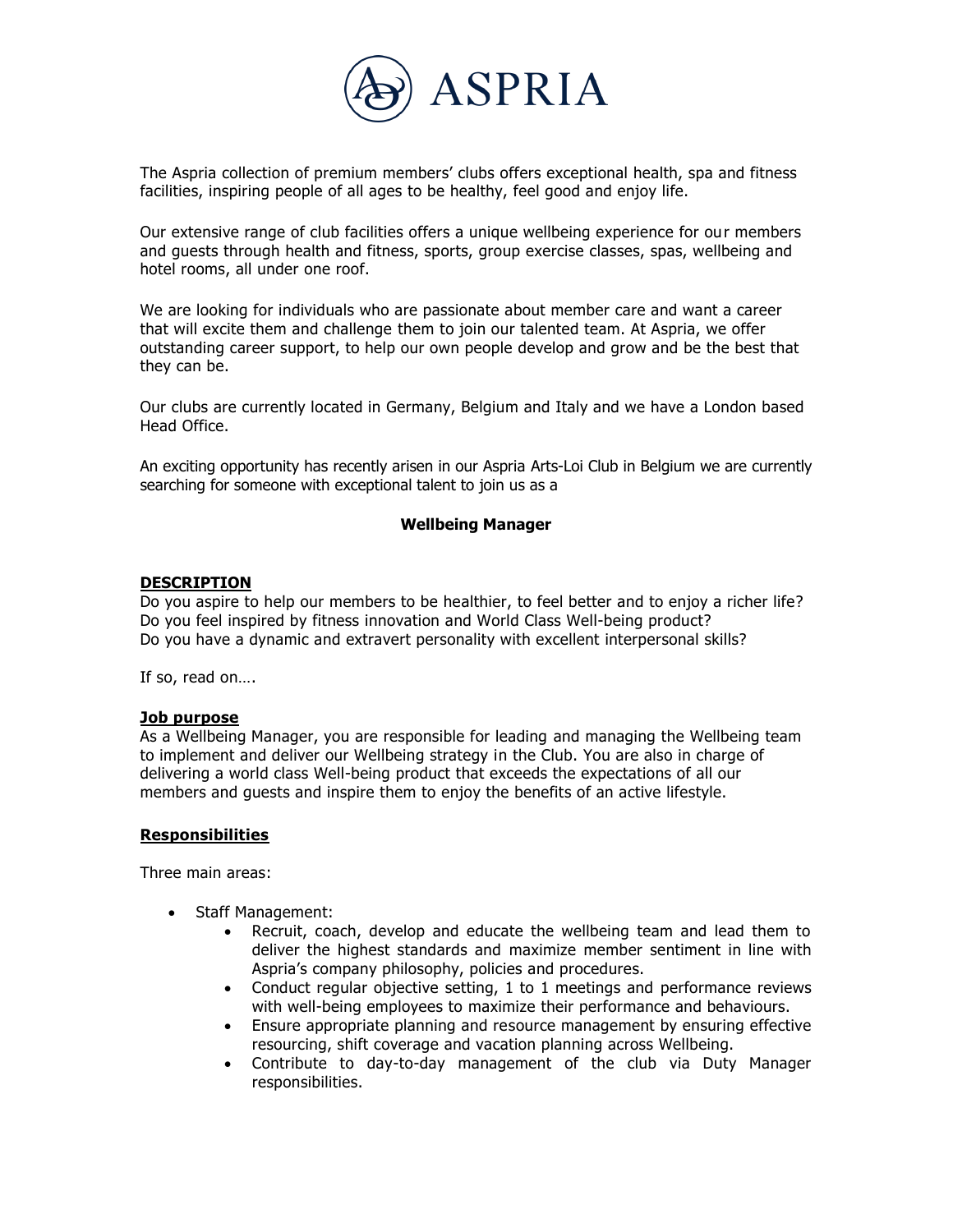

- Commercial and effective management of freelance professionals to enable delivery of world classes product and service offerings.
- Sport Concept Management:
	- Be responsible for the delivery of world class Wellbeing product within the club which includes facilities, equipment, services across our gym areas, group exercise and swimming pool programs.
	- Be responsible for delivering our Aspria Pro philosophy within the club including assessments, referrals and program prescription services to drive member engagement in all our full product and service offering.
	- Deliver budgeted revenues, gross margins, overheads and payroll costs within the areas of wellbeing, studio and pool departments and ensure budgeted profitability is achieved.
	- Create and analyze key information and reports to drive member usage, utilization and feedback and thereby optimum member engagement and enjoyment of the club's Well-being offering.
	- Ensure safe and effective programming for all ages, levels and types of members within the Wellbeing areas.
	- Ensure all group exercise, wellbeing and sports programming synchronizes effectively for the benefit of all member demographics – including Academy junior program – through regular seasonal/termly programming meetings.
	- Ensure optimum functionality and upkeep of fitness equipment including liaising with third parties and in-house maintenance teams.
	- Ensure safe and effective programming and delivery of members needs for all ages, levels and all members of a family, maximizing all available wellbeing zones.
	- Maintain the very high standards of Aspria in every other aspect of the wellbeing department
	- Be part of the senior leadership team at the club working with the GM to agree strategy and future club direction and focus.
- Sport Event Management and innovation:
	- Deliver World Class Wellbeing product and be aware of all innovation in the industry which includes facilities, equipment, services across our gym areas, group exercise and swimming pool programs
	- Create and manage sports events with respect to Club standards and philosophy
	- Analyze the requests of members and their satisfaction

# **Profile**

- At least 2 years Head of Department experience in a Health and Fitness business
- Degree or Master qualification in Sport related field.
- Fluent bilingual in French / English and another language is a plus
- Knowledge of MS Office applications
- Fitness trainer license is mandatory
- Good knowledge of state-of-the-art fitness / workout trends, classes and equipment
- Current First-Aid certification
- Excellent interpersonal and communication skills
- Analytical and negotiation skills